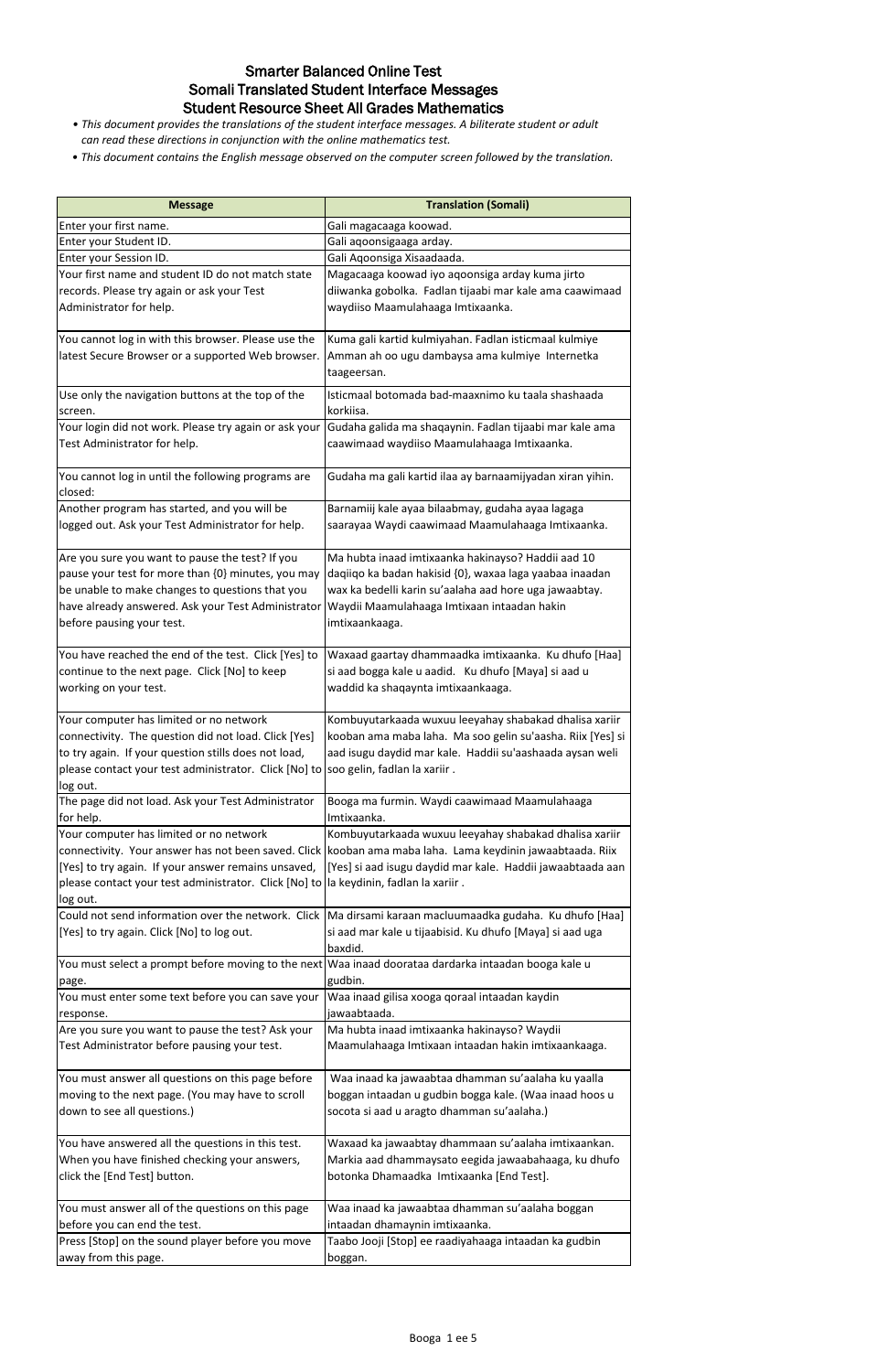### Smarter Balanced Online Test Somali Translated Test Directions Student Resource Sheet All Grades Mathematics

*• This document provides the translations of the test directions. A biliterate student or adult can read these directions in conjunction with the online mathematics test.*

| <b>Message</b>                                            | <b>Translation (Somali)</b>                                                             |
|-----------------------------------------------------------|-----------------------------------------------------------------------------------------|
| The recording is too soft. Click [Try Again] to make a    | Duubitaankan aad buu u jilicsan yahay. Ku dhufo [Mar kale                               |
| new recording. Click [Keep It] to save this recording     | Tijaabi] si aad duubista cusub u samaysid. Ku dhufo Hay                                 |
| and go to the next question.                              | [Keep It] si aad u kaydiso duubistan oo aad su'aasha xigta                              |
|                                                           | aadid.                                                                                  |
| Click to cancel the request and return to the login       | Ku dhufo dib ugu noqo (cancel) codsiga kadib bogga                                      |
| page.                                                     | gelitaanka ku laabo.                                                                    |
| The Test Administrator has denied your request.           | Maamulaha Imtixaanka wuu diiday codsigaaga.                                             |
| Message from your Test Administrator:                     | Fariin ka socota Maamulahaaga Imtixaanka:                                               |
| Flash {0} or higher is needed to take this test. Ask      | Flash {0} ama ka sareeya ayaa loo baahan yahay si loo                                   |
| your Test Administrator for help.                         | qaado imtixaankan. Waydii caawimaad Maamulahaaga                                        |
|                                                           | Imtixaanka.                                                                             |
| Java {0} or higher is required for this test. Ask your    | Java {0} ama ka sareeya ayaa loo baahan yahay                                           |
| Test Administrator for help.                              | imtixaankan. Waydii caawimaad Maamulahaaga                                              |
|                                                           | Imtixaanka.                                                                             |
| Please wait while we detect whether Java is<br>installed. | Fadlan sug intuu baarayo inuu Java rakiban yahay.                                       |
| If you hear the sound, click [Yes]. If not, click [No].   | Haddii aad codka maqashay, ku dhufo [Haa]. Haddii kale,                                 |
|                                                           | ku dhufo [Maya].                                                                        |
| Sound Check: Record Your Voice                            | Hubinta Codka: Duub Codkaaga                                                            |
| Press the Microphone button to start recording. Say       | Riix botonka makarafoonka si aad duubista u bilawdid.                                   |
| your name into your microphone. When you are              | Makarafoonka ku sheeg magacaaga. Markii aad                                             |
| done, press the Stop button. Press the Play button        | dhammaysatay, riix botonka Jooji. Riix botonka Ciyaar                                   |
| to listen to your recording. If you hear your voice,      | (Play) si aad duubistaada u dhagaysatid. Haddii aad                                     |
| click [Yes]. If you do not hear your voice, click         | codkaaga maqashid, ku dhufo [Haa]. Haddii aadan                                         |
| [Problem (No)].                                           | codkaaga maqlin, ku dhufo Dhibaato[Problem (No)].                                       |
| Java 1.4 or higher is required for this test.             | Java 1.4 ama ka sareeya ayaa loo baahan yahay                                           |
|                                                           | imtixaankan.                                                                            |
| Flash 10 or higher is required for this test.             | Flash 10 ama ka sareeya ayaa loo baahan yahay                                           |
|                                                           | imtixaankan.                                                                            |
| Click to cancel the request and return to the login       | Ku dhufo dib ugu noqo (cancel) codsiga kadib booga                                      |
| page.                                                     | gelitaanka ku laabo.                                                                    |
| The Test Administrator has denied your request.           | Maamulaha Imtixaanka wuu diiday codsigaaga.                                             |
| Message from your Test Administrator:                     | Fariin ka socota Maamulahaaga Imtixanka:                                                |
| Click [?]                                                 | Ku dhufo [?]                                                                            |
| to access this Help Guide at any time during your         | si aad u heshid Hagahan Caawinta wakhti walba xiliga                                    |
| test.                                                     | imtixaanka.                                                                             |
| Return to Login                                           | Ku noqo Gelitaanka                                                                      |
| <b>Student Testing Site</b>                               | Goobta Tijaabinta Ardayga                                                               |
| There is a problem connecting to the Internet.            | Waxaa jirta cillad xaga gelitaanka Internetka. Haki                                     |
| Pause your test and try again.                            | imtixaankaaga oo dib u tijaabi.                                                         |
| Are you sure you want to change the prompt you            | Ma hubtaa inaad bedellayso dardarka aad hore u dooratay?                                |
| previously selected? <yes> <no></no></yes>                | <haa><maya></maya></haa>                                                                |
| Are you sure you want to change the prompt you            | Ma hubta inaad bedellayso dardarka aad hore u dooratay?                                 |
| previously selected? <yes> <no></no></yes>                | <haa><maya></maya></haa>                                                                |
| Click here to learn how to answer technology-             | Halkan ku dhufo si aad u baarato qaabka loogaa jawaabayo<br>anada lagu harunaariyay Kus |

aalaha farsamada lagu horumariyay. Kusoo dhawc Goobta Tababarka Imtixaanka Waxaad isticmaali kartaa goobtan si aad ugu qaato imtixaanada tijaabada tooska ah si aad ula qabsatid jawiga imtixaanka tooska ah. Xagga dooratid; qaarka kalena waxay kaaga baahan yihiin inaad qortid jawaab gaaban, sawirida sawirka, ama dhammaystirka nooc kale oo shaqo furan. Tababarka Isdhexgalka: Halkan ku dhufo si aad u baarato qabka laga jawaabo su'aalaha farsamada lagu horumariyay. Waa inaad isticmaasha Mozilla Firefox ama Dalaacashe Amman ah (Secure Browser) oo aad ka dhigta dalaacasha Internetkaaga si aad u heeshid Tababarka Imtixaanka. Internet Explorer iyo Safari kuma kici karo boogan. Halkan ku dhufo si aad u dajisid Firefox lagu talagalay Windows, Mac OS X, iyo Linux.

enhanced questions. Welcome to the Training Test site. You can use this site to take sample tests online to become familiar with the online testing environment. Some of the questions will require you to select one answer; others may require you to su'aalaha waxaad u baahanaysaa inaad hal jawaab type a short answer, draw a picture, or complete another type of open-ended task. Click here to learn how to answer technology-enhanced questions. You must use Mozilla Firefox or the Secure Browser as your Internet browser to access the Training Test. Internet Explorer and Safari will not work with this site. Click here to download Firefox for Windows, Mac OS X, and Linux.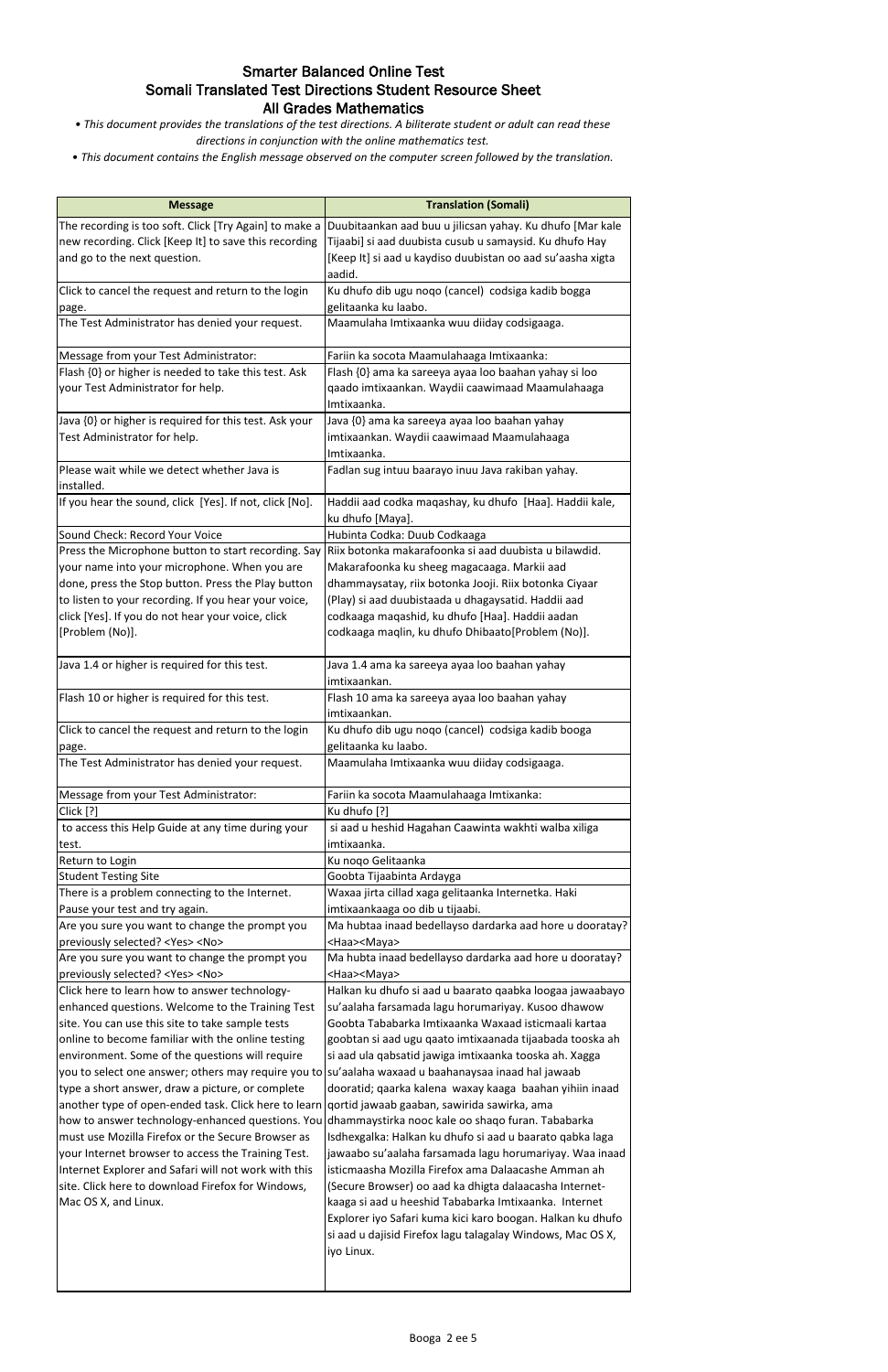## Smarter Balanced Online Test Somali Translated Test Directions Student Resource Sheet All Grades Mathematics

*• This document provides the translations of the test directions. A biliterate student or adult can read these directions in conjunction with the online mathematics test.*

| <b>Message</b>                                                                                                                                                                                                                                                                                                                                                                                                                                                                                                                                                                                                       | <b>Translation (Somali)</b>                                                                                                                   |
|----------------------------------------------------------------------------------------------------------------------------------------------------------------------------------------------------------------------------------------------------------------------------------------------------------------------------------------------------------------------------------------------------------------------------------------------------------------------------------------------------------------------------------------------------------------------------------------------------------------------|-----------------------------------------------------------------------------------------------------------------------------------------------|
| Welcome to the testing system! Enter your first                                                                                                                                                                                                                                                                                                                                                                                                                                                                                                                                                                      | Kusoo sdhowow nidaamka imtixaanka! Gali magacaaga                                                                                             |
| name, SSID and the Session ID in the fields above.                                                                                                                                                                                                                                                                                                                                                                                                                                                                                                                                                                   | koowaad, SSID iyo lambarka Aqoonsiga kulanka meesha                                                                                           |
|                                                                                                                                                                                                                                                                                                                                                                                                                                                                                                                                                                                                                      | banaan ee kore. Maamulahaaga Imtixaanka ayaa ku siin                                                                                          |
| Your Test Administrator will give you the Session ID.                                                                                                                                                                                                                                                                                                                                                                                                                                                                                                                                                                |                                                                                                                                               |
| Click [Sign In] to continue.                                                                                                                                                                                                                                                                                                                                                                                                                                                                                                                                                                                         | doona Aqoonsiga kulanka. Guji [Sign In] si aad u sii wado                                                                                     |
| To log in with your student account (using Name /                                                                                                                                                                                                                                                                                                                                                                                                                                                                                                                                                                    | Si aad ugu gudaha gasho akoonkaaga arday (isticmaalaya                                                                                        |
| SSID): Uncheck the "Guest User" checkbox (both                                                                                                                                                                                                                                                                                                                                                                                                                                                                                                                                                                       | Magaca/ SSID): Ka sar shaxda Isticmaalaha Martida "Guest                                                                                      |
| fields will become blank) Enter your First Name and                                                                                                                                                                                                                                                                                                                                                                                                                                                                                                                                                                  | User" (labada shax way marnanayan) Gili Magacaaga                                                                                             |
| SSID in the fields above. To log in as a Guest                                                                                                                                                                                                                                                                                                                                                                                                                                                                                                                                                                       | Koowad iyo SSID ee shaxda kor ku xusan. Si aad gudaha u                                                                                       |
|                                                                                                                                                                                                                                                                                                                                                                                                                                                                                                                                                                                                                      | (anonymous user): Mark the "Guest User" checkbox  gashida Marti ahan (Guest) isticmaalaha aan la aqoon                                        |
| (both fields will automatically display Guest) Click                                                                                                                                                                                                                                                                                                                                                                                                                                                                                                                                                                 | (anonymous user): Calaamadee shaxda Isticmaalaha                                                                                              |
| [Sign In] to login to the Training Test as a guest user                                                                                                                                                                                                                                                                                                                                                                                                                                                                                                                                                              | Martida "Guest User" labada shax waxay isla markii soo                                                                                        |
| Guest Session? In a Guest Session, you do not need                                                                                                                                                                                                                                                                                                                                                                                                                                                                                                                                                                   | muujin doona Martida (both fields will automatically                                                                                          |
| Test Administrator approval and can take a Training                                                                                                                                                                                                                                                                                                                                                                                                                                                                                                                                                                  | display Guest) Ku dhufo Gelitaanka[Sign In] si gudaha u                                                                                       |
|                                                                                                                                                                                                                                                                                                                                                                                                                                                                                                                                                                                                                      | Test using your own settings. To take a Training Test  gashid Imtixaanka Tababarka isticmaalaha martida ahan.                                 |
| in a session with a Test Administrator, uncheck the                                                                                                                                                                                                                                                                                                                                                                                                                                                                                                                                                                  | Xiisada Martida (Guest Session? Xiisada Martida (Guest                                                                                        |
| "Guest Session" checkbox and enter the Session ID                                                                                                                                                                                                                                                                                                                                                                                                                                                                                                                                                                    | Session), uma baahnid ogolaanshaha Maamulaha                                                                                                  |
| in the field before clicking [Sign In].                                                                                                                                                                                                                                                                                                                                                                                                                                                                                                                                                                              | Imtixaanka (Test Administrator) waxaad qaadan karta                                                                                           |
|                                                                                                                                                                                                                                                                                                                                                                                                                                                                                                                                                                                                                      | Imtixaanka Tababarka adigo isticmaalaya isku                                                                                                  |
|                                                                                                                                                                                                                                                                                                                                                                                                                                                                                                                                                                                                                      |                                                                                                                                               |
|                                                                                                                                                                                                                                                                                                                                                                                                                                                                                                                                                                                                                      | hagaajintaada. Si aad Imtixaanka Tababarka u qadatid                                                                                          |
|                                                                                                                                                                                                                                                                                                                                                                                                                                                                                                                                                                                                                      | xiisada Maamulahaaga Imtixaan, ka sar shaxda Xiisada                                                                                          |
|                                                                                                                                                                                                                                                                                                                                                                                                                                                                                                                                                                                                                      | Martida "Guest Session" oo gili Aqoonsiga Xiisada intaadan                                                                                    |
|                                                                                                                                                                                                                                                                                                                                                                                                                                                                                                                                                                                                                      | ku dhufanin Gelitaanka [Sign In].                                                                                                             |
|                                                                                                                                                                                                                                                                                                                                                                                                                                                                                                                                                                                                                      |                                                                                                                                               |
| Go to the Training Test Site                                                                                                                                                                                                                                                                                                                                                                                                                                                                                                                                                                                         | Bilaaw Goobta Tababarka Imtixaanka                                                                                                            |
| Please review the information below. If all of the                                                                                                                                                                                                                                                                                                                                                                                                                                                                                                                                                                   | Fadlan dib u eeg macluumaadkan hoose. Haddii dhamman                                                                                          |
| information is correct, click [Yes]. If not, click [No].                                                                                                                                                                                                                                                                                                                                                                                                                                                                                                                                                             | macluumaadka ay sax yihin, ku dhufo [Haa].]. Haddii kale,                                                                                     |
|                                                                                                                                                                                                                                                                                                                                                                                                                                                                                                                                                                                                                      | ku dhufo [Maya].                                                                                                                              |
| Please wait while your Test Administrator reviews                                                                                                                                                                                                                                                                                                                                                                                                                                                                                                                                                                    | Fadlan sug inti uu Maamulahaaga Imtixaanka eegaya isku                                                                                        |
| the settings for your test. This may take a few                                                                                                                                                                                                                                                                                                                                                                                                                                                                                                                                                                      | hagaajinta imtixaankaaga. Taani waxaa laga yaaba inay                                                                                         |
| minutes                                                                                                                                                                                                                                                                                                                                                                                                                                                                                                                                                                                                              | qaadato dhowr daqiiqado                                                                                                                       |
| Is the test listed above the test you want to take? If                                                                                                                                                                                                                                                                                                                                                                                                                                                                                                                                                               | Imtixaanka kor ku xusan ma imtixaankii aad qaadan lahayd?                                                                                     |
| it is, click [Yes, Start My Test]. If not, click [No].                                                                                                                                                                                                                                                                                                                                                                                                                                                                                                                                                               | Hadduu yahay, ku dhufo [Haa, Bilaaw Imtixaankayga].                                                                                           |
|                                                                                                                                                                                                                                                                                                                                                                                                                                                                                                                                                                                                                      | Haddii aysan ahayn, ku dhufo [Maya].                                                                                                          |
| Please wait while your Test Administrator reviews                                                                                                                                                                                                                                                                                                                                                                                                                                                                                                                                                                    | Fadlan sug inti uu Maamulahaaga Imtixaanka eegaya isku                                                                                        |
| your test settings. This may take a few minutes                                                                                                                                                                                                                                                                                                                                                                                                                                                                                                                                                                      | hagaajinta imtixaankaaga. Taani waxaa laga yaaba inay                                                                                         |
|                                                                                                                                                                                                                                                                                                                                                                                                                                                                                                                                                                                                                      | qaadato dhowr daqiiqado                                                                                                                       |
| Select a test.                                                                                                                                                                                                                                                                                                                                                                                                                                                                                                                                                                                                       | Dooro imtixaanka.                                                                                                                             |
| Scroll down for more information.                                                                                                                                                                                                                                                                                                                                                                                                                                                                                                                                                                                    |                                                                                                                                               |
|                                                                                                                                                                                                                                                                                                                                                                                                                                                                                                                                                                                                                      | Hoos u soco si aad macluumaad badan u baaratid.                                                                                               |
|                                                                                                                                                                                                                                                                                                                                                                                                                                                                                                                                                                                                                      |                                                                                                                                               |
|                                                                                                                                                                                                                                                                                                                                                                                                                                                                                                                                                                                                                      | Imtixaankia ayaad dhammaysatay. Waad ka bixai kartaa<br>hada.                                                                                 |
|                                                                                                                                                                                                                                                                                                                                                                                                                                                                                                                                                                                                                      | Wax buundo ah lama siin imtixaankan.                                                                                                          |
|                                                                                                                                                                                                                                                                                                                                                                                                                                                                                                                                                                                                                      | Waxaad gaartay dhammadka imtixaanka. Jawaabahaaga                                                                                             |
|                                                                                                                                                                                                                                                                                                                                                                                                                                                                                                                                                                                                                      | ayaa dib ugu eegi kartaa. Haddii aad dhamaysatay eegida                                                                                       |
|                                                                                                                                                                                                                                                                                                                                                                                                                                                                                                                                                                                                                      | jawaabahaaga, ku dhufo [Gudbi Imtixaanka]. Ma bedelli                                                                                         |
|                                                                                                                                                                                                                                                                                                                                                                                                                                                                                                                                                                                                                      | kartid jawaabahaaga markai aad gudbisid imtixaanka.                                                                                           |
|                                                                                                                                                                                                                                                                                                                                                                                                                                                                                                                                                                                                                      |                                                                                                                                               |
|                                                                                                                                                                                                                                                                                                                                                                                                                                                                                                                                                                                                                      | You have marked questions. Review these questions Waxaad leedahay su'aalaha la caalamaday. Eeg su'aalahan<br>intaadan gudbinin imtixaankaaga. |
| Some advanced java-based test questions require a                                                                                                                                                                                                                                                                                                                                                                                                                                                                                                                                                                    | Su'aalaha imtixaanka qaarkood waxay ardayga uga baahan                                                                                        |
|                                                                                                                                                                                                                                                                                                                                                                                                                                                                                                                                                                                                                      | student to draw a picture, or complete another type vihiin inuu sawiro sawir, ama inuu dhammeeyo nooc kale                                    |
|                                                                                                                                                                                                                                                                                                                                                                                                                                                                                                                                                                                                                      |                                                                                                                                               |
|                                                                                                                                                                                                                                                                                                                                                                                                                                                                                                                                                                                                                      | oo shaqo ah. Halkan ku dhufo si aad u eegto tuusaaloyinka<br>su'aalaha furan.                                                                 |
|                                                                                                                                                                                                                                                                                                                                                                                                                                                                                                                                                                                                                      | Waxaa jiray cillad xagga maskaxda ah. Fadlan lambarkan u                                                                                      |
|                                                                                                                                                                                                                                                                                                                                                                                                                                                                                                                                                                                                                      | dhiib Maamulahaaga Imtixaanka.                                                                                                                |
|                                                                                                                                                                                                                                                                                                                                                                                                                                                                                                                                                                                                                      | Ku noqo shashaada gelitaanka.                                                                                                                 |
|                                                                                                                                                                                                                                                                                                                                                                                                                                                                                                                                                                                                                      | Gudbi Imtixaanka                                                                                                                              |
| You have finished the test. You may now log out.<br>No score is provided for this test.<br>You have reached the end of the test. You may<br>review your answers. If you are done reviewing your<br>answers, click [Submit Test]. You cannot change<br>your answers after you submit the test.<br>before submitting your test.<br>of open-ended task. Click here for examples of<br>these open-ended questions.<br>There was a problem with the system. Please give<br>this number to your Test Administrator.<br>Return to the login screen.<br>Submit Test<br>Click the [Print Passage] button to print the passage | Ku dhufo botonka [Wadada Daabacaadda] si aad wadadan                                                                                          |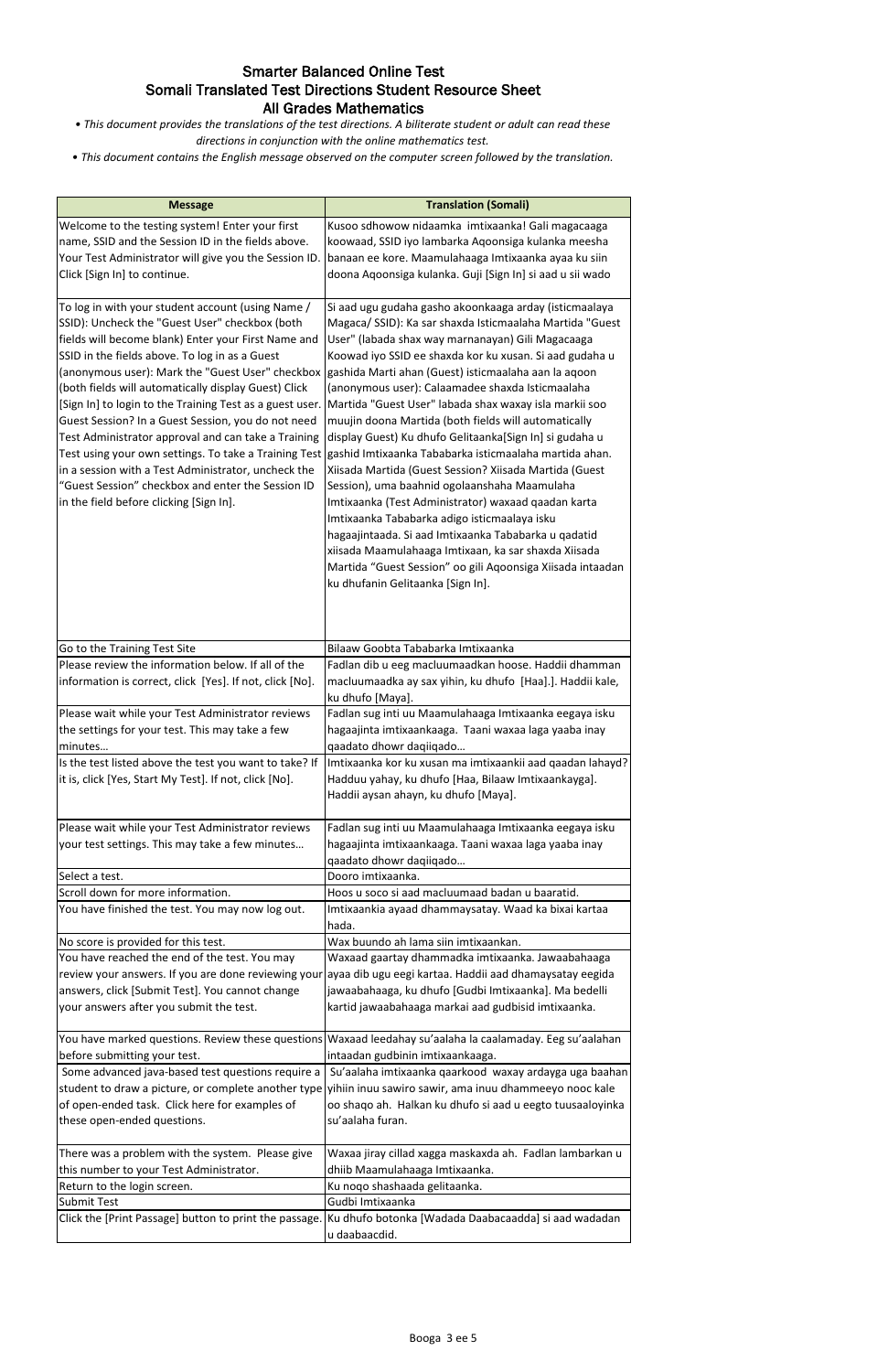## Smarter Balanced Online Test Somali Translated Test Directions Student Resource Sheet All Grades Mathematics

*• This document provides the translations of the test directions. A biliterate student or adult can read these directions in conjunction with the online mathematics test.*

| <b>Message</b>                                                     | <b>Translation (Somali)</b>                                         |
|--------------------------------------------------------------------|---------------------------------------------------------------------|
| Are you sure you want to pause the test? If you                    | Ma hubtaa inaad imtixaanka hakinayso? Haddii aad 10                 |
| pause your test for more than {0} minutes, you may                 | daqiiqo ka badan hakisid {0}, waxaa laga yaaba inaadan wax          |
| be unable to make changes to questions that you                    | ka bedelli karin su'aalaha aad hore ugu jawaabtay. Waydii           |
| have already answered. Ask your Test Administrator                 | Maamulahaaga Imtixaan intaadan hakin imtixaankaaga.                 |
| before pausing your test.                                          |                                                                     |
|                                                                    |                                                                     |
| Save your work before making a print request.                      | Kaydso shaqadadaada intadan codsiga daabacaadd                      |
|                                                                    | asamaynin.                                                          |
| There was a problem with your print request. Try                   | Waxaa jiray cilad xagga codsigaaga dabaacaadda ah. Mar              |
| again or ask your Test Administrator for help.                     | kale tijaabi ama caawimaad waydiiso Maamulahaaga                    |
| To send helpful information, describe what the                     | Imtixaanka.<br>Si aad u dirtid macluumaad dheeraad ah, qeex ciladdu |
| problem is and click [Yes].                                        | waxay tahay oo ku dhufo [Haa].                                      |
| There is a problem connecting to the Internet.                     | Waxaa jira cilad xagga gelitaanka Internetka. Haki                  |
| Pause your test and try again.                                     | imtixaankaaga oo dib u tijaabi.                                     |
| Are you sure you want to change the prompt you                     | Ma hubta inaad bedellayso dardarka aad hore u dooratay?             |
| already selected? <yes> <no></no></yes>                            | <haa><maya></maya></haa>                                            |
| Select two (2) points to connect or press and drag to              | Dooro labo (2) meelood oo aad xiriirisid ama tabo ama jiid          |
| create and connect points.                                         | si aad u samaysatid oo xiriirisid meelaha.                          |
| Select two (2) points to connect with the arrow.                   | Dooro labo (2) meelood aad ku xiriirisid adigo fallarta             |
|                                                                    | isticmaalaya.                                                       |
| Select two (2) points to connect with the double                   | Dooro labo (2) meelood aad ku xiriirisid adigo isticmalaya          |
| arrow.                                                             | labada falaar.                                                      |
| Select an object to remove.                                        | Dooro waxyaabo si aad uga saartid.                                  |
| Select a point or edge to add value.                               | Dooro meel ama geeska aad qiimaha ku dartid.                        |
| Select the location for the label.                                 | Dooro goobta calaamada.                                             |
| Move the object to a new location and click the                    | Gay waxyaaabaha meel cusub oo ku dhufo botonka muuska               |
| mouse button to place the object.                                  | si aad waxyaabiihiii u dhigtid.                                     |
| Release the mouse button to place the object                       | Ka kac botonka muuska si aad u saartid waxyaabihii meeshii          |
| where you want it.                                                 | aad rabtay.                                                         |
| Release the mouse button to drop the object where                  | Ka kac botonka muuska si aad u saartid waxyaabihii meeshii          |
| you want it.                                                       | aad rabtay.                                                         |
| Click the mouse button to drop the object where                    | Ku dhufo botonka muuska si aad u dajisid waxyaabihii                |
| you want it.<br>Did you hear the English text? Press [Yes] or [No] | meesha aad rabtay.                                                  |
| below.                                                             | Ma maqashay qoraalka Ingiriisiga? Riix [Haa] ama [Maya]<br>hoose.   |
| Select the green button to test your Text-to-Speech                | Dooro botonka cagaaran si aad u tijaabisid isku hagaajinta          |
| settings. You should hear the following phrase:                    | Qoraalka -ilaa- Codka. Waa inaad dhagaysataa jumladahan             |
| "This text is being read aloud." Click [Yes, I heard               | soo socda: "Qoraalkan kor ayaa laga akhrinayaa." Ku                 |
| the voice] if it worked. If it did not work, click [No, I          | dhufo[Haa, Waan maqlay codka] hadduu shaqeeyay.                     |
| did not hear the voice].                                           | Hadduusan shaqaynin, ku dhufo [Maya, Ma maqlin codka].              |
|                                                                    |                                                                     |
| Did you hear the Spanish text? Click [Yes] or [No].                | Ma maqasahay qoraalka Isbanish? Ku dhufo[Haa] ama                   |
|                                                                    | [Maya].                                                             |
| Click to listen in Spanish                                         | Ku dhufo si aad Isbanish u dhagaysatid                              |
| Spanish text to be spoken                                          | Qoraal Isbanish oo hadal ah                                         |
| Did you hear the voice? Click [Yes] or [No].                       | Ma maqashay codka? Ku dhufo[Haa] ama [Maya].                        |
| Click [Try Again]. Make sure your computer's sound                 | Ku dhufo [Mar Kale Tijaabi]. Hubi inuu codka                        |
| is not muted and try adjusting the volume and pitch.               | kumbiyutaarkaaga uusan xirnayn oo isku day inaad isku               |
| If you have done this and you still do not hear the                | hagaajisid dhererka iyo nooca codka. Haddii aad sidan               |
| audio, please tell your Test Administrator. Do not                 | samaysay oo aadan wali codka maqlin, fadlan usheeg                  |
| log out unless your TA tells you to do so.                         | Maamulahaaga Imtixaanka. Ha ka bixin ilaa uu TA-gaaga ku            |
|                                                                    | yiri ka bax.                                                        |
| Text-to-Speech is not available on the browser                     | Qoraalka-ilaa-Codka lagama heli karo kulmiye                        |
| and/or platform that you are using. Please make                    | ama/kumbiyuutarka kale ee aad isticmaalayso. Fadlan hubi            |
| sure you are using a supported secure browser or                   | inaad isticmaalays kulmiye amman oo taageersan ama                  |
| secure Chromebooks login.                                          | buugaagta Chrome-ka gelitaanka.                                     |
| <b>Student Testing Site</b>                                        | Goobta Tijaabinta Ardayga                                           |
| Test Delivery System                                               | Nidaamka Gaarsiint Tijaabada                                        |